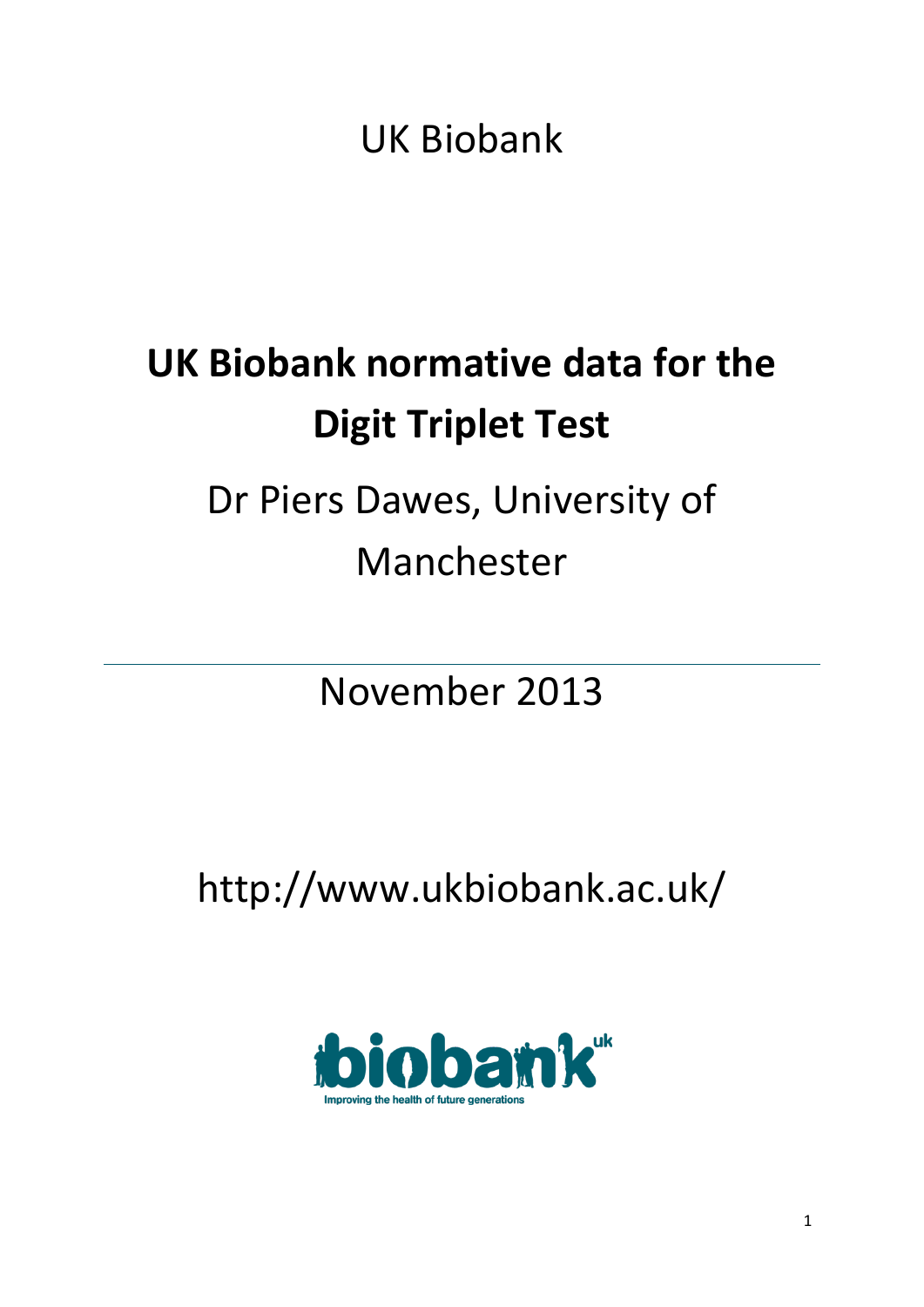#### **Contents**

#### <span id="page-1-0"></span>**1 Background**

The Digit Triplet Test (DTT) correlates strongly with pure tone audiometric measures, so may be regarded as a measure of hearing impairment. Continuous DTT data may be used in correlation-based analyses.

One may also wish to describe the proportion of participants who have levels of hearing impairment significantly below the normal range (for example, the proportion of hearing impaired males versus females, or diabetics versus non-diabetics with impaired hearing). In previous research with the DTT and in the telephone screening versions of the DTT, its performance has been categorised with reference to a group of young adults with normal hearing [\(Hall, 2006;](#page-3-1) [Smits, Kapteyn, & Houtgast, 2004;](#page-3-2) [Vlaming et al., 2011\)](#page-3-3).

This document describes how the DTT performance categories were derived for the version of the DTT used by UK Biobank, and provides DTT performance categories which may be used to interpret DTT data.

#### <span id="page-1-1"></span>**2 Participants**

The normative group consisted of 20 volunteers with normal hearing aged 18 to 29 years.

Selection criteria:

- Otologically normal as described by ISO 8253-3 (1998)
- Aged 18-30 years
- Audiometric thresholds across all frequencies (0.25 to 8 kHz) ≤20 dB HL in both ears
- No history, or signs or symptoms of ear disease
- No history of undue exposure to noise
- No loud noise exposure in the last 24 hours which may have resulted in a temporary threshold shift
- No exposure to potentially ototoxic drugs
- No family history of hearing impairment
- No troublesome tinnitus
- English as a first language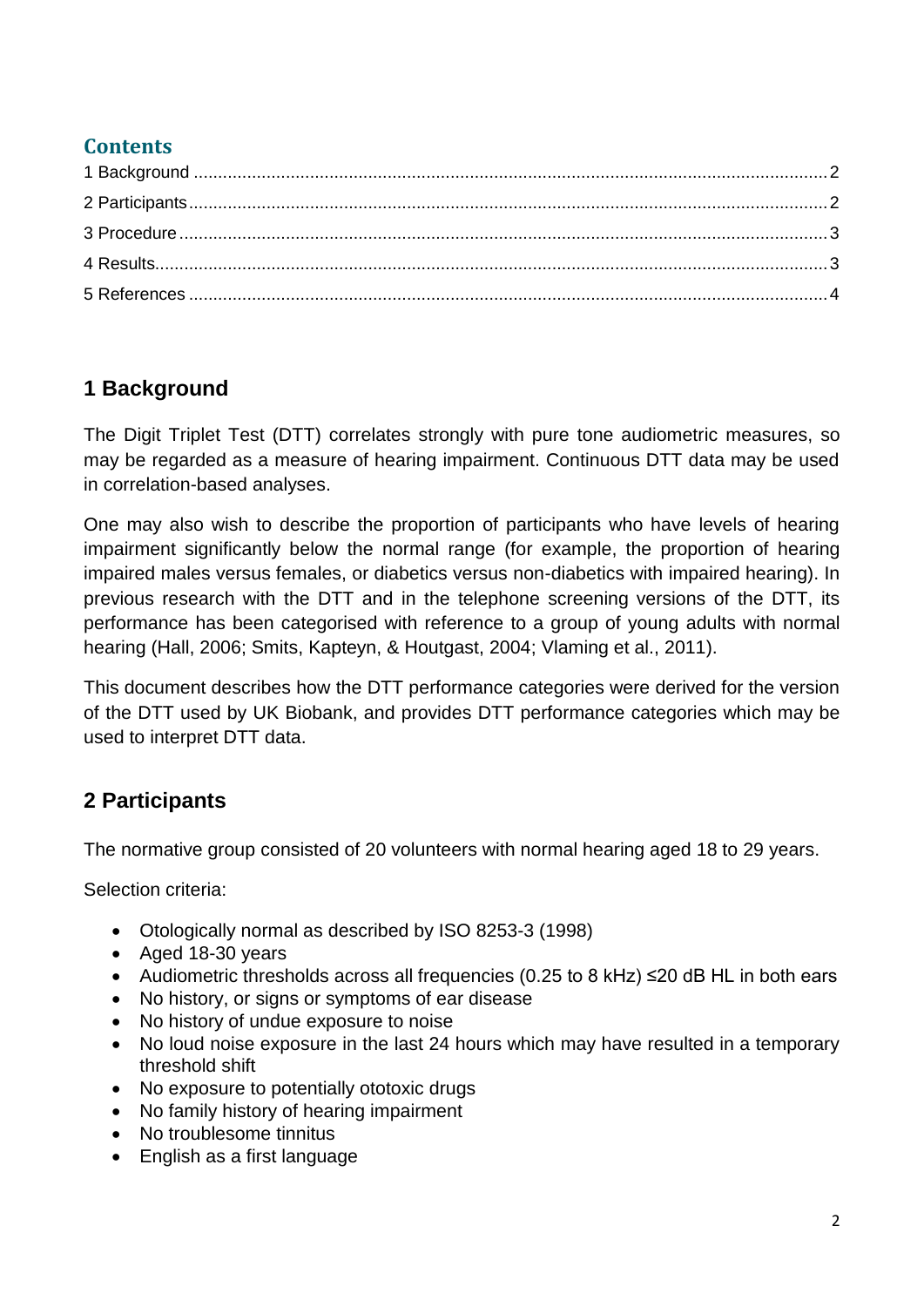#### <span id="page-2-0"></span>**3 Procedure**

Participants performed the UK Biobank version of the DTT with the same headphones as used by UK Biobank (Sennheiser HD-25). Testing was administered by Dr Piers Dawes, University of Manchester.

Prior to testing, the aims of the experiment and information on the testing procedure were given to the participant; they then had the opportunity to ask any questions before written consent was obtained. A health questionnaire was completed to ensure that the participant met the selection criteria. Otoscopy was performed to ensure there were no pinna deformations, excessive wax or blockages within the ear canal, or conditions of the tympanic membrane or external auditory meatus.

Pure tone audiometry and tympanometry were conducted in accordance with the British Society of Audiology recommended procedures (British Society of Audiology, 2004; 1992) to verify normal hearing. Participants were only included if pure tone audiometric thresholds were <25 dB HL between 250 Hz and 8,000 Hz bilaterally with middle ear compliance and pressure within normal limits.

#### <span id="page-2-1"></span>**4 Results**

**.** 

Mean speech reception threshold in the better ear was  $-8.00$  dB SNR, SD = 1.24.

Performance categories based on those used by the UK telephone hearing screening version of the DTT [\(http://www.actiononhearingloss.org.uk/\)](http://www.actiononhearingloss.org.uk/) are as follows:

> 'Normal': SRT < -5.5 dB 'Insufficient': -5.5 dB to -3.5 dB 'Poor':  $SRT > -3.5$  dB<sup>1</sup>.

The distributions of 'Normal', 'Insufficient' and 'Poor' performers in the UK Biobank population are described in Dawes, P., et al. (in press [as of Nov 2013]). "Hearing in middle age: a population snapshot of 40-69 year olds in the UK." Ear and hearing.

 $1$  The category names ('insufficient' and 'poor') are the same as those used in previous publications concerning the DTT [\(Hall, 2006;](#page-3-1) [Smits et al., 2004;](#page-3-2) [Vlaming et al., 2011\)](#page-3-3). The cut-off for the 'insufficient' category is performance lower than -2 standard deviations with respect to the normative sample while the 'poor' category is defined by a further 2 dB step, which corresponds to an increase of hearing threshold level of around 10 dB [\(Smits et al., 2004;](#page-3-2) [Vlaming et al., 2011\)](#page-3-3).